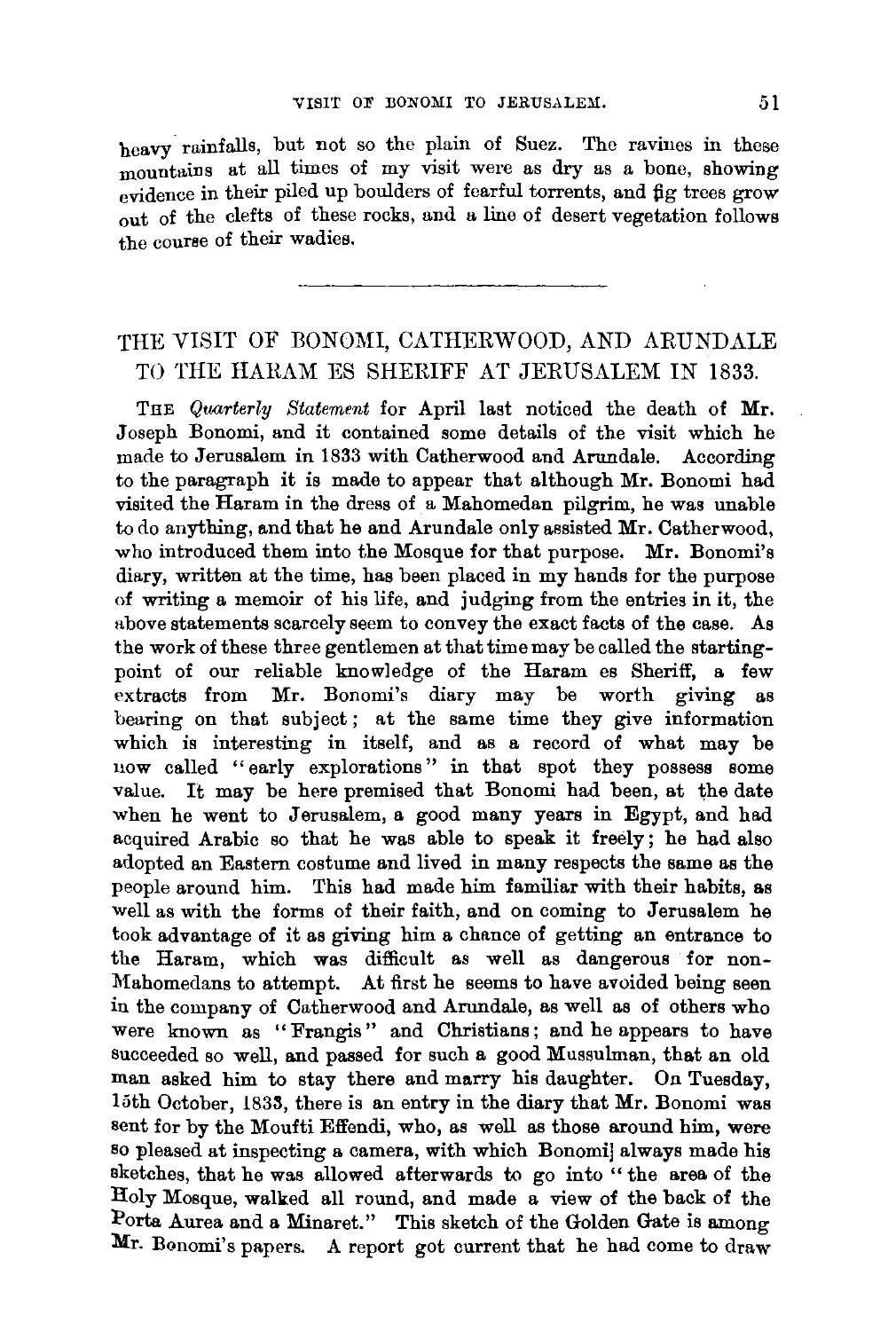all the places that wanted repairs. Bonomi encouraged them in this belief, and some of the guardians took him all over the place to show him the spots where repairs were required. An entry made two days after describes all this, and states that one of the guardians " took me into the holy place and under the great stone,"-the cave under the Sakhra,-" and left me to say my prayers. Unfortunately there was a man in this dark room who must have seen my awkwardness, for he had been there longer than me, his eyes had become used to the dark, and by the time my iris was expanded I had made all the mistakes and found this witness of my errors staring at me. What will be the consequence? Shall I be turned out of the town?" Bonomi passed a sleepless night owing to this adventure, but nothing seems to have come of it, for we find him two days later discussing points of Mahomedan theology with the Moufti Effendi. Some of those present on this occasion seemed to be angry with the Moufti for allowing a man born in Frangistan to sit among the select company of his divan ; the Moufti felt himself rebuked, and therefore told his friends that although " I had the misfortune to be born in Londra I was a Moslem, to which my talkative friend bore witness. I took my leave and went into the Haram Essiriff, drew a view in which the celebrated cupola is tolerably conspicuous, and which I began to colour. Finished a pencil view from another point. . . . 20th October. Continued my view of the Temple (Dome of the Rock) this morning. While I was working, several pilgrims dressed in the costume of the Hejaz were conducted by the dervish, crying out as they went hurrying up the steps, ' Ya Beit Allah! Ya Allah!' It seems to me part of the ceremony to hurry up the steps into the place, perhaps because one should seem desirous to enter the house of God as soon as possible." From the diary he seems to have gone to the Haram every day, and made his sketches wherever he wished. He made sketches of the Dome of the Rock, but he never uses that name, he calls it "the Temple" or "the Mosque." Some of his drawings of the Dome of the Rock I have seen; they are still in the possession of his family. Later on there are entries of sketching the exterior as well as the interior of the Aksa. On the 23rd October he states that he " finished the two views of the Temple, and after dinner the little church in the corner of the sepulchre. While I was drawing a young Turk sat by me some time. He told me the drawing was all proper except one part of it, pointing to the figures. I always endeavoured to keep them covered, so I could not work at them, they are merely sketched in; it shows considerable penetration and judgment on the part of a Turk to have discovered them to be figures at all. He was a good-natured fellow; I told him I hoped God would forgive me, for he is the Most Merciful, at which he laughed. But the worst thing that has happened for my character is the discovery of figures in my other drawing, made by the dervish who is the conductor of pilgrims to the Beit Allah, so many crimes added to my being the associate of Christians who begin to venture to draw within the sacred